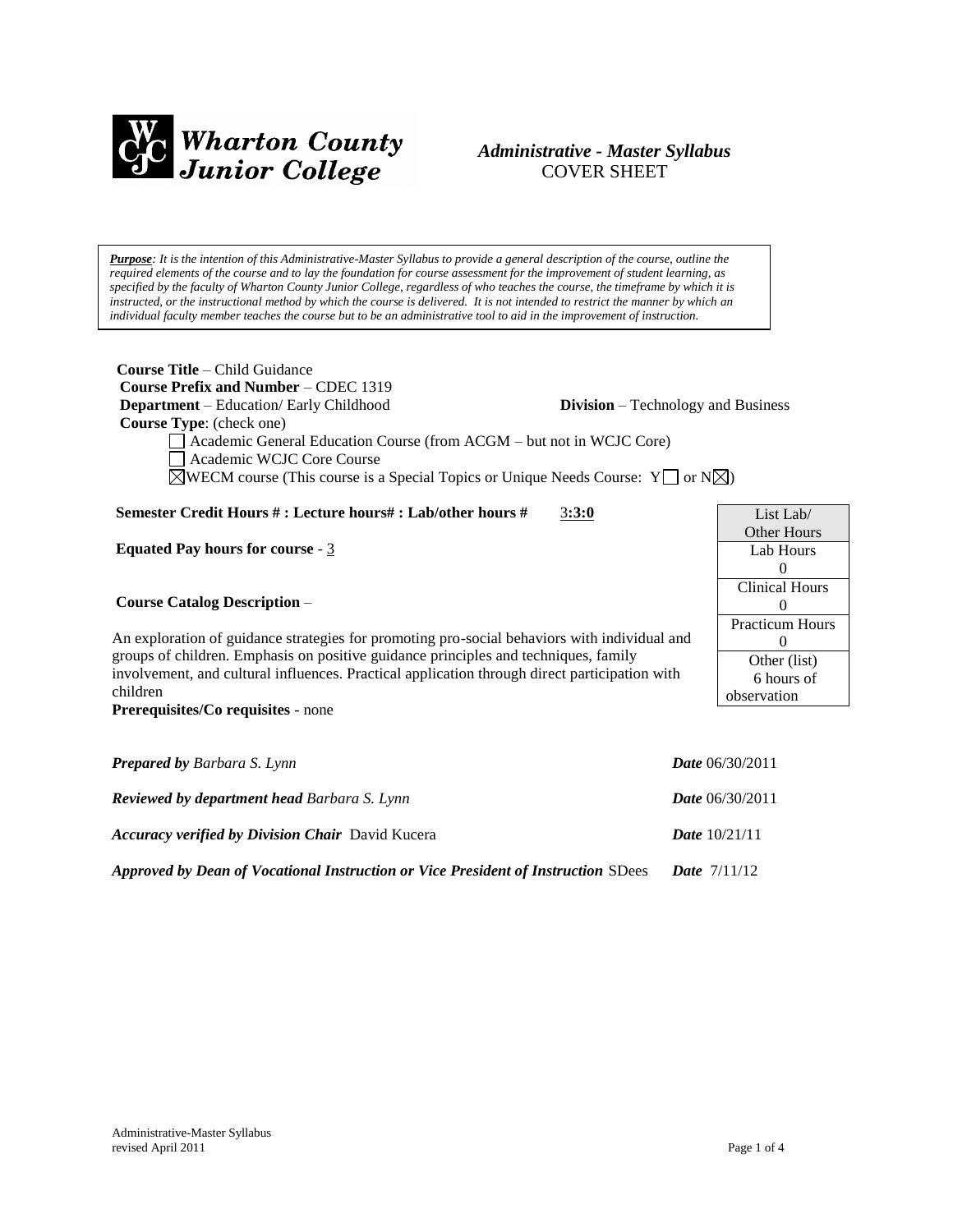

**I. Topical Outline** – Each offering of this course must include the following topics (be sure to include information regarding lab, practicum, clinical or other non-lecture instruction):

- Summarize theories related to child guidance (Erikson, Freud, Vygotsky, Behaviorism, Glasser, Bandura's Social Learning Theory)
- Explain how appropriate guidance promotes autonomy, self-discipline, and lifelong social skills in children
- Recognize the impact and influence of families and culture in guiding children
- Promote development of positive self-concept and pro-social behaviors in children
- Apply appropriate guidance techniques to specific situations relating to children's behaviors
- Demonstrate skills in helping children resolve conflicts.
- Students will participate in 6 hours of observation in programs outside of class. These visits will be analyzed in written form and will be discussed in class to apply the principles governing positive child guidance.

National Association for the Education of Young Children (NAEYC) Standards measured in this course:

- 1. Promoting child development and learning
- 2. Observing, documenting, and assessing to support young children and families
- 3. Teaching and learning
- 4. Becoming a professional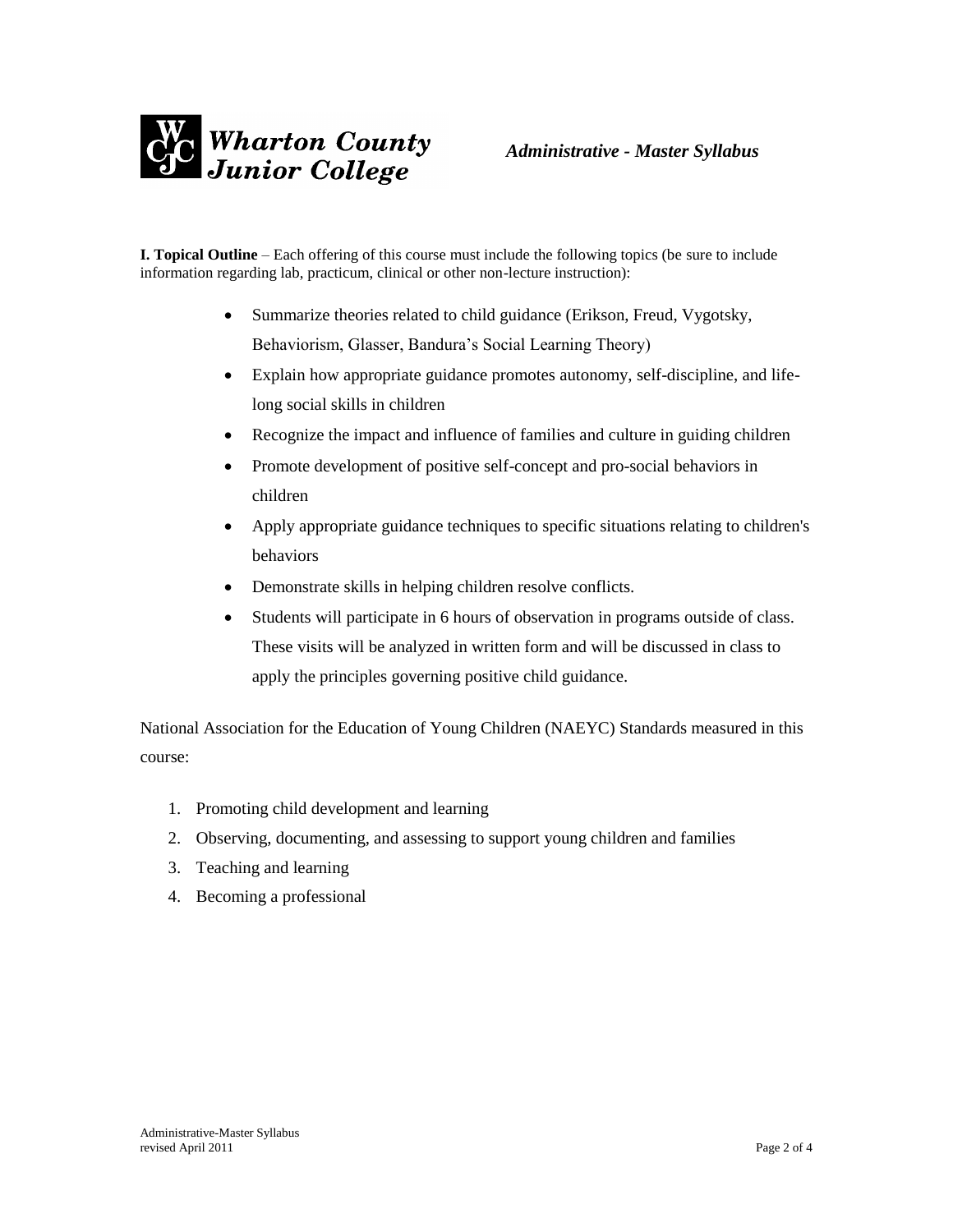## **II. Course Learning Outcomes**

| <b>Course Learning Outcome</b>                                                                                                                                                                                                                                                                                                                                                                                                     | <b>Method of Assessment</b>                                                                                                                                                                                                                                                                                                                                                                 |
|------------------------------------------------------------------------------------------------------------------------------------------------------------------------------------------------------------------------------------------------------------------------------------------------------------------------------------------------------------------------------------------------------------------------------------|---------------------------------------------------------------------------------------------------------------------------------------------------------------------------------------------------------------------------------------------------------------------------------------------------------------------------------------------------------------------------------------------|
| 1. Using theories related to child guidance and<br>developmentally appropriate guidelines, students<br>will analyze, assess, and apply appropriate<br>guidance techniques to specific situations relating<br>to children's behaviors and demonstrate skills in<br>helping children resolve conflicts.                                                                                                                              | 1. Written summaries and analyses of<br>observations in a variety of early childhood<br>programs-students will analyze and assess<br>the level of developmentally appropriate<br>child guidance during 6 hours of<br>observation in programs for children birth-<br>grade 6 and after school programs for<br>children up to age 12 (graded by a rubric<br>with 70 indicating mastery)       |
| 2. Using theories of child development and<br>developmentally appropriate practices (as defined<br>by the National Association for the Education of<br>Young Children-NAEYC), students will<br>articulate their personal plan for implementing<br>positive child guidance and discipline techniques<br>with a specific age group (selected from infants-<br>grade 6).                                                              | a) A written statement about student's<br>2.<br>personal plan for implementing positive<br>child guidance (grade of 70 indicates<br>mastery)<br>b) A collection of 12 finger-play or other<br>transition activities geared to one age<br>group.(These will be graded by a rubric and<br>students must make a minimum grade of<br>70.                                                        |
| 3. Students will explain how appropriate<br>guidance promotes autonomy, self-discipline, and<br>life-long social skills in children.<br>4. Students will articulate the impact and<br>influence of culture and family background in<br>guiding the behavior of young children.<br>5. Communicate thoughts, ideas, information, and<br>messages in writing in a weekly journal (or online<br>discussion post if section is online). | 3.<br>and 4. In-class assignments and instructor-<br>made mid-term, final, and other tests<br>deemed necessary. The midterm exam<br>must include at least one essay question to<br>assess higher levels of Bloom's Taxonomy<br>(minimum grade of 70 indicates mastery)<br>5.<br>In-class journal entries or online<br>discussion posts factored into the<br>attendance/ participation grade |

### **III. Required Text(s), Optional Text(s) and/or Materials to be Supplied by Student. Most recent editions of:**

 Marion, M. (2011). *Guidance of Young Children (8th ed.).* Merrill: Upper Saddle River, NJ. ISBN 13: 9780131381193

### AND

 Bredecamp, S. & Coppel, C. (2009). *Developmentally appropriate practice in early childhood programs (3rd ed.).* NAEYC: Washington, DC. ISBN 13: 9781928896647

# **IV. Suggested Course Maximum** - 30

**V. List any specific spatial or physical requirements beyond a typical classroom required to teach the course**. None